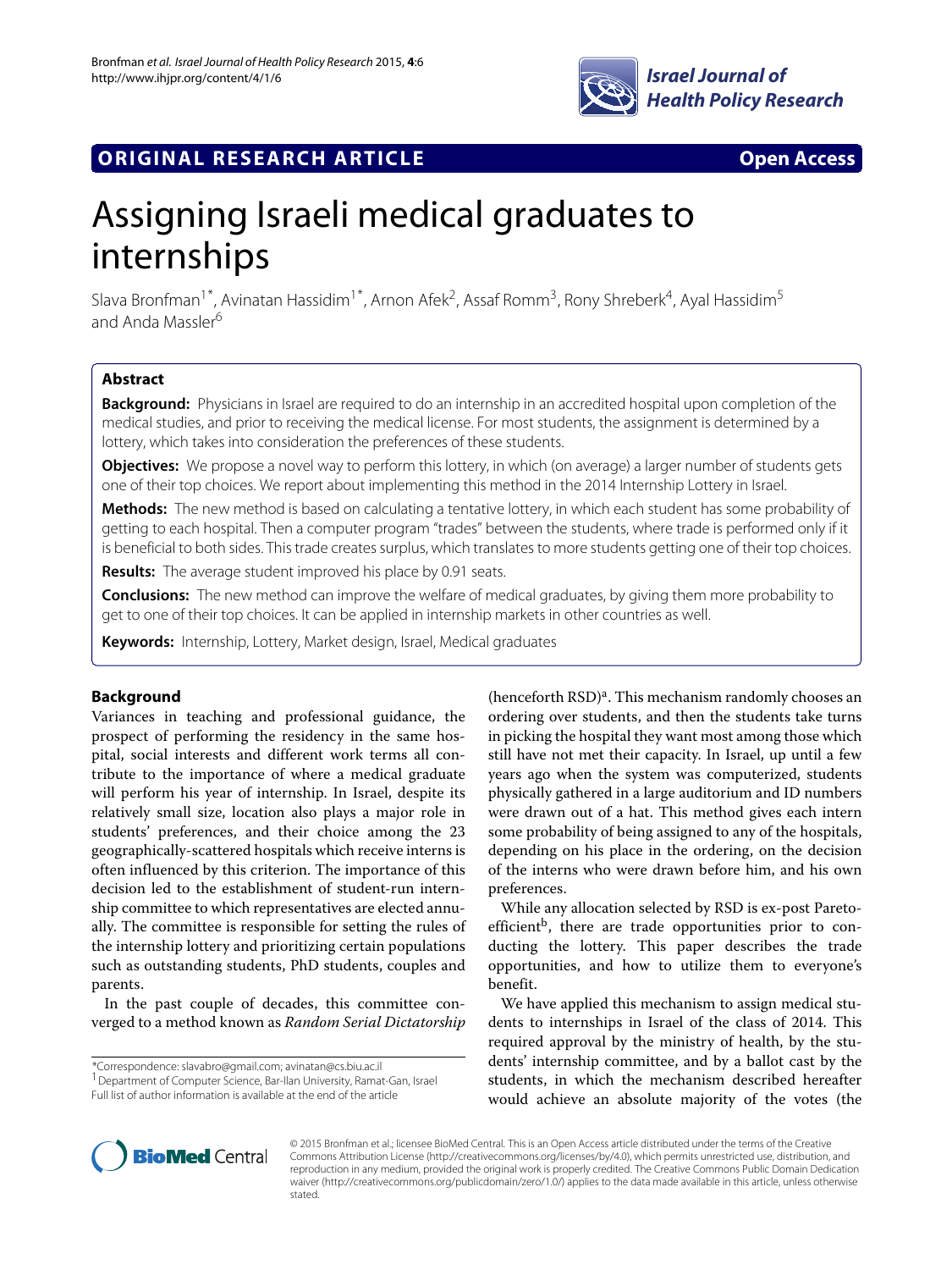mechanism ended gaining the support of 80% of the voters and 55% of the students). This paper presents the results of the implementation.

## <span id="page-1-2"></span>**Methods**

We know that after the assignment is done, there is no room for trade. Still, we want to let the students trade to achieve a better allocation. Therefore, instead of trading seats in hospitals, we trade probability shares. Indeed, a student *i* attending the lottery should not care too much about the internal mechanics − all he should care about is  $p_{i,1}, \ldots, p_{i,23}$  where  $p_{i,k}$  is the probability student *i* gets his *k*'th choice.

Looking at the probability vector each student gets, RSD turns out to be far from optimal. Consider for example the following fictitious lottery, which involves four students and four hospitals, each with capacity 1 [Table [1\]](#page-1-0).

We analyze the probability that Alice gets each hospital in this example:

- With probability  $\frac{1}{4}$  she is the first to choose. In this case she chooses A, and therefore  $Pr(A) = \frac{1}{4}$ .
- With probability  $\frac{1}{4}$  she is the second to choose. In this case <sup>A</sup> is already taken, and therefore she chooses *B*. Therefore  $Pr(B) = \frac{1}{4}$ .
- With probability  $\frac{1}{4}$  she is the third. In this case, A and <sup>B</sup> are already taken, and Alice chooses <sup>C</sup>. But this is not the only way Alice can get <sup>C</sup>. If Alice is the last to choose, then it is possible that  $C$  is still open, and she can take it. Indeed, if Diane goes first and takes <sup>A</sup>, Bob goes second and takes <sup>B</sup>, Charlie is third and takes  $D$ , then Alice can get  $C$  although she is the last to choose. Looking at this more closely, one can see that if Alice is fourth and Diane is not the third, Alice would also get <sup>C</sup>. This means that the total probability that Alice gets *C* is  $Pr(C) = \frac{5}{12}$ .
- With probability  $\frac{1}{12}$ , Alice is fourth, and Diane was third. This is the only case in which Alice gets <sup>D</sup>, and therefore  $Pr(D) = \frac{1}{12}$ .

One can verify that the sum of probabilities is 1, and Alice is always assigned to a hospital.

### <span id="page-1-0"></span>**Table 1 The four students' prioritized preferences over hospitals**

| Alice | <b>Diane</b> | <b>Bob</b> | Charlie |
|-------|--------------|------------|---------|
|       |              |            |         |
| B     |              |            |         |
|       |              |            |         |
|       |              |            |         |

All students ranked hospitals A and B as their first or their second choice respectively. Alice and Diane each ranked hospital C as their third choice and then hospital D, while Bob and Charlie each ranked hospital D as their third choice and C as their fourth.

A similar argument shows that Bob has probability of  $\frac{1}{4}$ to get *A*, probability of  $\frac{1}{4}$  to get *B*, probability of  $\frac{5}{12}$  to get *D* and probability of  $\frac{1}{12}$  to get *C*.

Note that in this simple example, Alice and Bob could trade probabilities, and this would benefit both of them. Imagine that Bob could somehow give Alice his probability of being assigned to *C*, and in return she would give him her probability of being assigned to *D*. This would result in a state in which Alice has probability of  $\frac{1}{4}$  for *A*,<br> $\frac{1}{4}$  for *B*, and  $\frac{1}{4}$  for *C*. Bob would have probability of  $\frac{1}{4}$  for  $\frac{1}{4}$  for *B* and  $\frac{1}{2}$  for *C*. Bob would have probability of  $\frac{1}{4}$  for *A*,  $\frac{1}{4}$  for *B* and  $\frac{1}{2}$  for *D*, which is an improvement for both of them, compared to the RSD probability shares. Charlie and Diane could trade probabilities among themselves in a similar manner.

While this already improves the current state of affairs, we can do even better. Suppose that Alice and Bob agree on their first and tenth choices, but Bob's second choice is some hospital *H*, which is also Alice's ninth choice. Also, suppose that Alice has some positive probability *p* of being assigned to *H*. In this case both students would possibly be happier if Alice "gives" Bob her probability *p* of getting to *H*, and Bob would "give" her  $\frac{p}{2}$  probability of getting to his first place, and  $\frac{p}{2}$  probability of getting to his tenth place (see Figure [1\)](#page-1-1). In this case:

- 1. Assuming there is no huge gap between the ninth place and the tenth place, Alice should be happy. She "lost" probability <sup>p</sup> of getting to her ninth place, and received probability of  $\frac{p}{2}$  to get to her tenth place (similar), and probability of  $\frac{p}{2}$  to get to her first place.
- 2. Assuming there is no huge gap between the first and second place, Bob should be happy. He lost *<sup>p</sup>* 2 probability from his first place and  $\frac{p}{2}$  probability from his tenth place, to get *p* probability for his second place.

While clearly this trade is beneficial, it raises a couple of subtle points, which are related:



<span id="page-1-1"></span>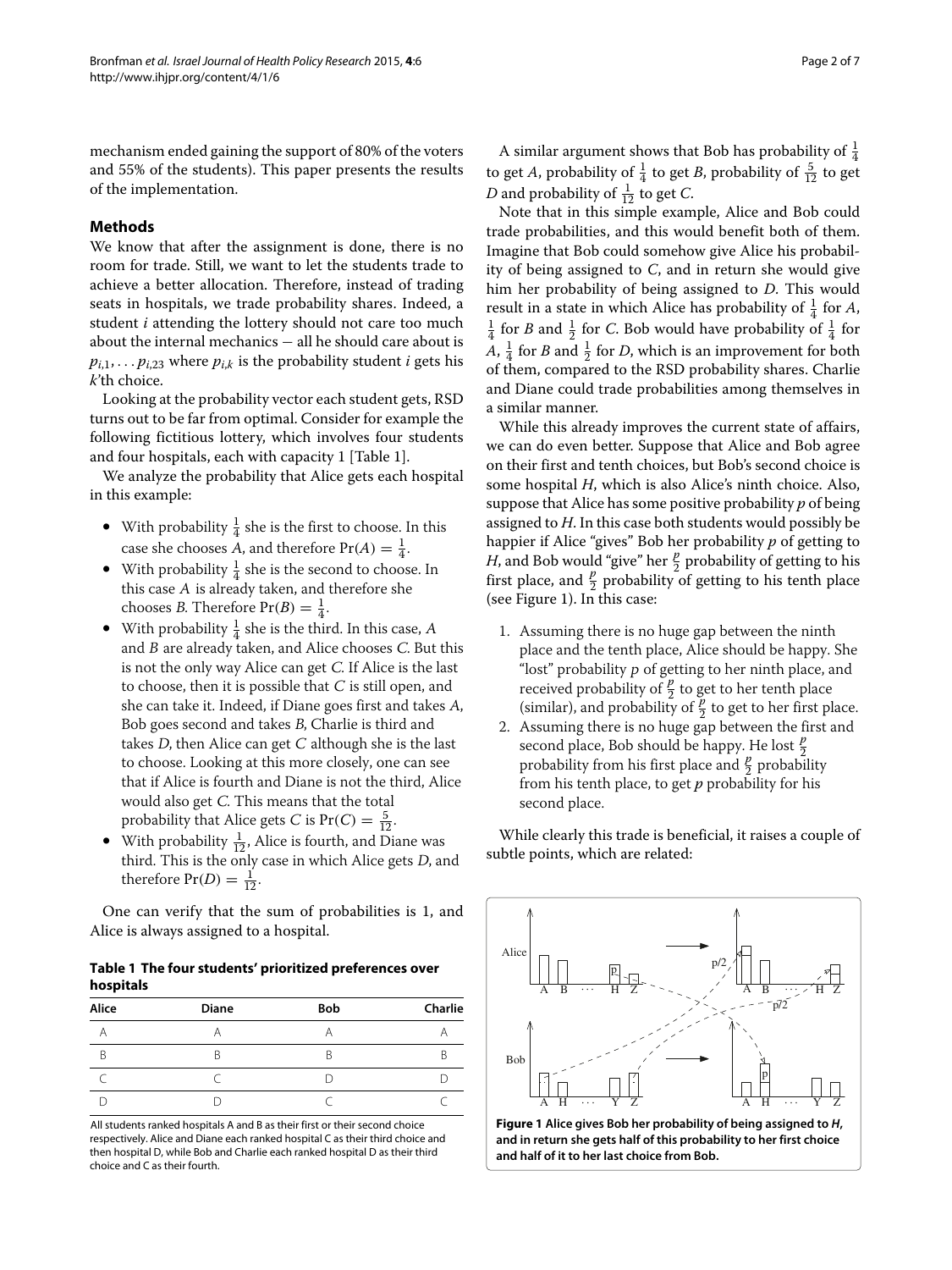- 1. Why should Bob give  $\frac{p}{2}$  of his tenth place and  $\frac{p}{2}$  of his first place? Why not  $\frac{2p}{3}$  of his tenth place, and  $\frac{p}{3}$  of his first place, or vice verse, or some different numbers?
- 2. The difference between first and second place is usually larger than that between ninth and tenth place.

As explained below, the students were asked to fill surveys, to assert the difference between the first and the second place, the second and the third place and so on. Based on the surveys results', more weight was given to the difference between first and second place than to the difference between the ninth and the tenth.

One question which was not addressed in these simple examples is how to decide which students should trade with whom, and what trades to perform. Of course, the students do not actually trade with each other, but rather a computer program "virtually" trades on their behalf. We also use more complex trades, which may involve three or more students at once, if they benefit all the participants.

Another question is how do we perform the lottery at the end of the process? With RSD, we could just choose an ordering over the students. But in the first example, what lottery gives Alice probability of  $\frac{1}{2}$  to get to *C* and Bob probability  $\frac{1}{4}$  to get to *D*? Note that if each student would just select a random hospital according to the probabilities, it is possible that two students would be assigned to the same hospital, so this is not a valid solution.

In the rest of the section, we formally explain our method, and solve the two questions presented above.

#### **Description of the new lottery**

Our method works as follows. First, approximate the probability of each student to be assigned to each hospital using RSD. We do this by running a large number of trials, *N*, and by the law of large numbers the average of all those RSD lotteries will be sufficiently close to the true value. The probability is calculated as

$$
p_{i,k} = \frac{n_{i,k}}{N},\tag{1}
$$

where  $n_{i,k}$  is the number of RSD lotteries in which Student *i* was assigned to the hospital he ranked as his *k*-th choice.

Once we have the approximated probabilities we continue with the second stage of the algorithm which is trading the probabilities among the students. We do this using *Linear Programming*, which is a mathematical optimization method for maximizing a target function subject to several constraints  $[1]^{c}$  $[1]^{c}$ . In our interns assignment problem there are two constraints:

1. Each hospital has an upper limit for the number of interns that can be assigned to it. This capacity constraint is determined by the Ministry of Health. 2. No student is worse off compared to what he would have got under RSD. This individual rationality constraint is enforced by defining the happiness of each student from his vector of probabilities, and then requiring that for every student individually the happiness can not decrease by the trading stage (intuitively if this would decrease his happiness the student would not trade).

As for the target function, we want to maximize the total satisfaction of the students after trading. The full description of the constraints and the target function appears in [Appendix.](#page-5-0)

After the optimal probabilities have been acquired, we only need to randomize an allocation according to these probabilities. This, however, is not an easy process, as we want the lottery over valid allocations to respect all the interns' probability allocations simultaneously. Fortunately, the Birkhoff-von Neumann theorem provides a solution to this problem [\[2,](#page-6-1)[3\]](#page-6-2). In order to apply the theorem for the allocation problem, we represent the probabilities data we have until this stage with a matrix of size  $n \times m$ , where the rows are the interns, the columns are the hospitals, and cell (*i*, *j*) represents Student *i*'s probability to be assigned to Hospital *j*. The theorem ensures that any random assignment of the objects in the rows of the matrix to the objects in the columns can be implemented. Furthermore, Birkhoff's proof provides a constructive algorithm for the implementation [\[4\]](#page-6-3). Using an extension of this theorem we can create a lottery which respects the improved probabilities gained by trading [\[5\]](#page-6-4).

## **Results and discussion**

<span id="page-2-0"></span>Figure [2](#page-3-0) depicts the number of students who were assigned to one of their top *k* choices as a function of *k*. The gap between the two curves shown in the figure (the area under the dashed curve) represents the improvement of the new method compared to RSD. While RSD would assign 203 interns to their first choice hospital, 50 to the second and 59 to the third, the new method assigns 216 interns to their first choice, 84 to their second choice and 70 to the third choice.

Furthermore, using our data we would like to rate hospitals, according to how high the interns ranked them. Such a rating can be useful, since it gives the hospitals a better picture of their status, and raises a red flag if a specific hospital should improve the way it treats its interns or signals quality to the Ministry of Health. Before we aggregate the data to create such a rating, it is useful to look at the ranking distribution of a specific hospital, and see if it makes sense.

For example, Hadassah Medical Center's ranking distribution is depicted in Figure [3.](#page-3-1) About 10% of the interns ranked Hadassah as one of their top three choices, which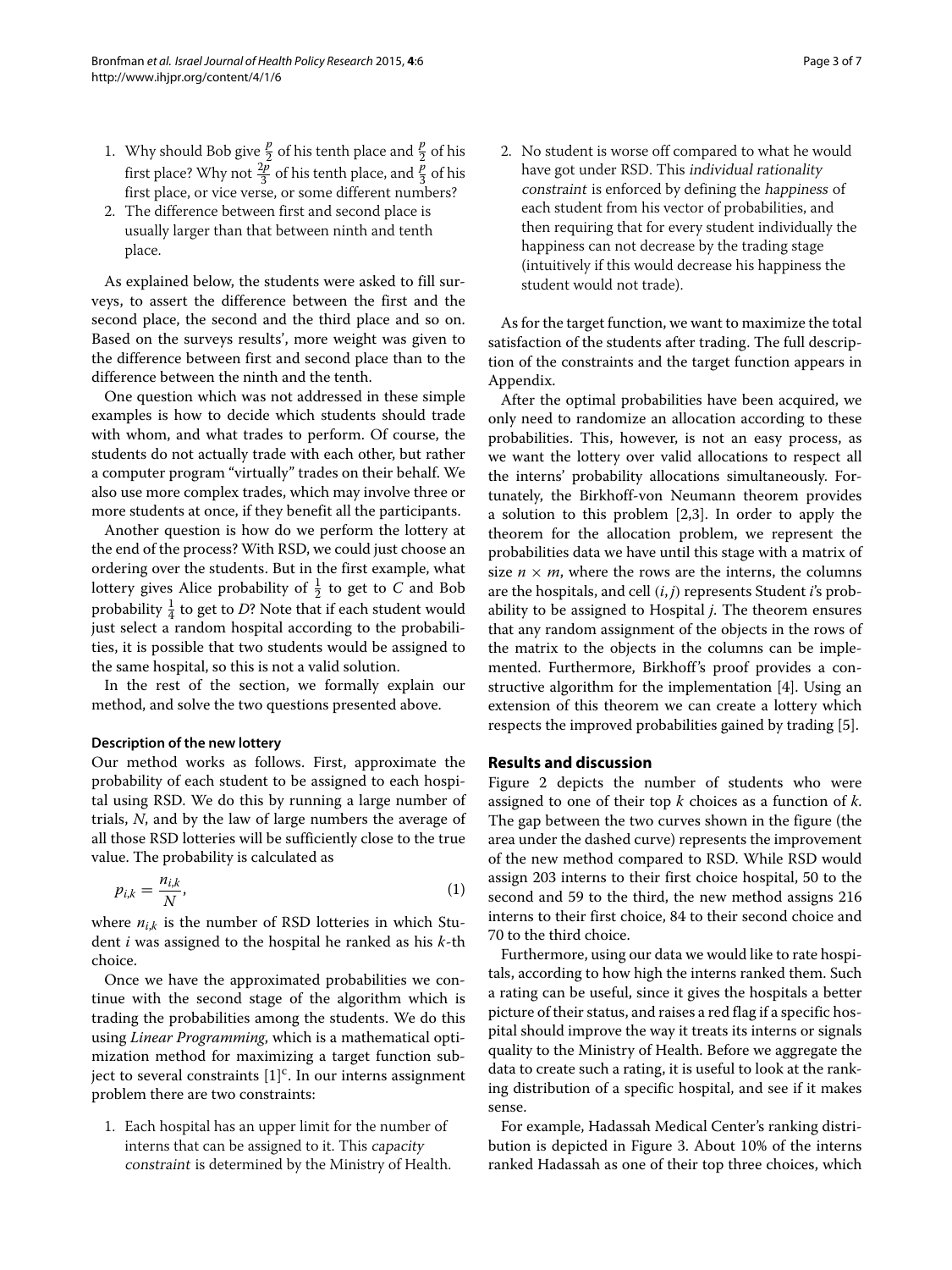

<span id="page-3-0"></span>possibly indicates that they are residents of Jerusalem and that location is important to them. The rest of the students ranked Hadassah around the middle of their rank order list, suggesting that interns consider Hadassah to be a good hospital, and that the demand for being an intern there is quite high.

We now aggregate the rankings of all students, to create a rating across hospitals. We compare two methods of rating the hospitals. The first method is to use the same weights that we used when defining students' happiness, as described in Eq.  $2<sup>d</sup>$ . The second method is the traditional rating of hospitals in this lottery, which is based on the number of interns who ranked a specific hospital as their first choice. Figure [4](#page-4-0) demonstrates that our new rating approach provides very different results from the traditional rating approach, and it is perhaps more advisable to use it as it takes into account the entire rank order lists of all students.

Comparing the two ratings, one can see several differences:

1. In the traditional approach, Rabin-Hasharon comes out last, although Rabin-Beilinson came in second. The reason that this happens, is that every student rates Rabin-Belinson above Rabin-Hasharon, so Rabin Hasharon is never first. However, the difference is very small - they are both campuses of the Rabin Hospital, and are 10 minutes apart<sup>e</sup>. In the new rating, Belinson comes in first (but almost at a tie with Ichilov), and Hasharon comes sixth.

<span id="page-3-1"></span>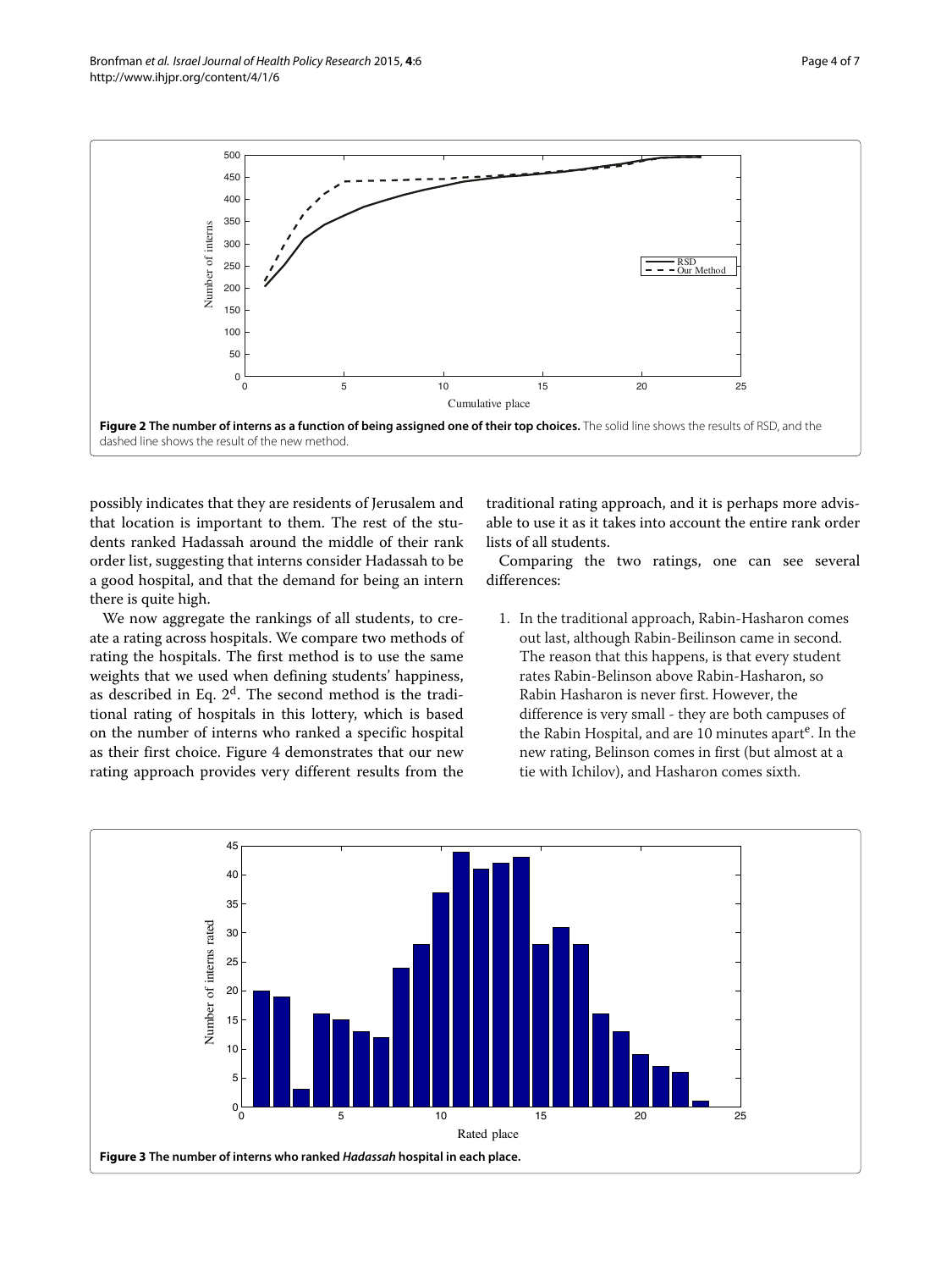<span id="page-4-0"></span>2. The last hospitals in the traditional rating have very low scores, and a single student who changes his vote can change the rating. The new rating is much more robust.

3. The decay in the score makes more sense in the second rating. It is never too sharp, and there is no huge difference between the first two places.

We take the new rating as further evidence that the values at which the algorithm trades probabilities make sense.

## **Conclusion**

In this paper we presented a novel technique to perform assignments, and showed that it greatly improved the assignment of Israeli medical graduates to internships, increasing the number of students who received one of their top choices. This method requires the medical students to "trade" probabilities to get to different places, and therefore creates a new comparison between different hospitals, based on how much they are desired in the trade. We presented the results of this comparison, and showed that it makes much more sense than the traditional one (namely order the hospitals according to the number of students who ranked them first). Seeing that the new rating makes sense is an evidence that the probabilities in the new lottery are traded correctly.

A similar lottery can be applied to other countries with an internship matching process in which future interns belonging to the same category or rank have identical priority (e.g., Australia and Ireland). Other countries that

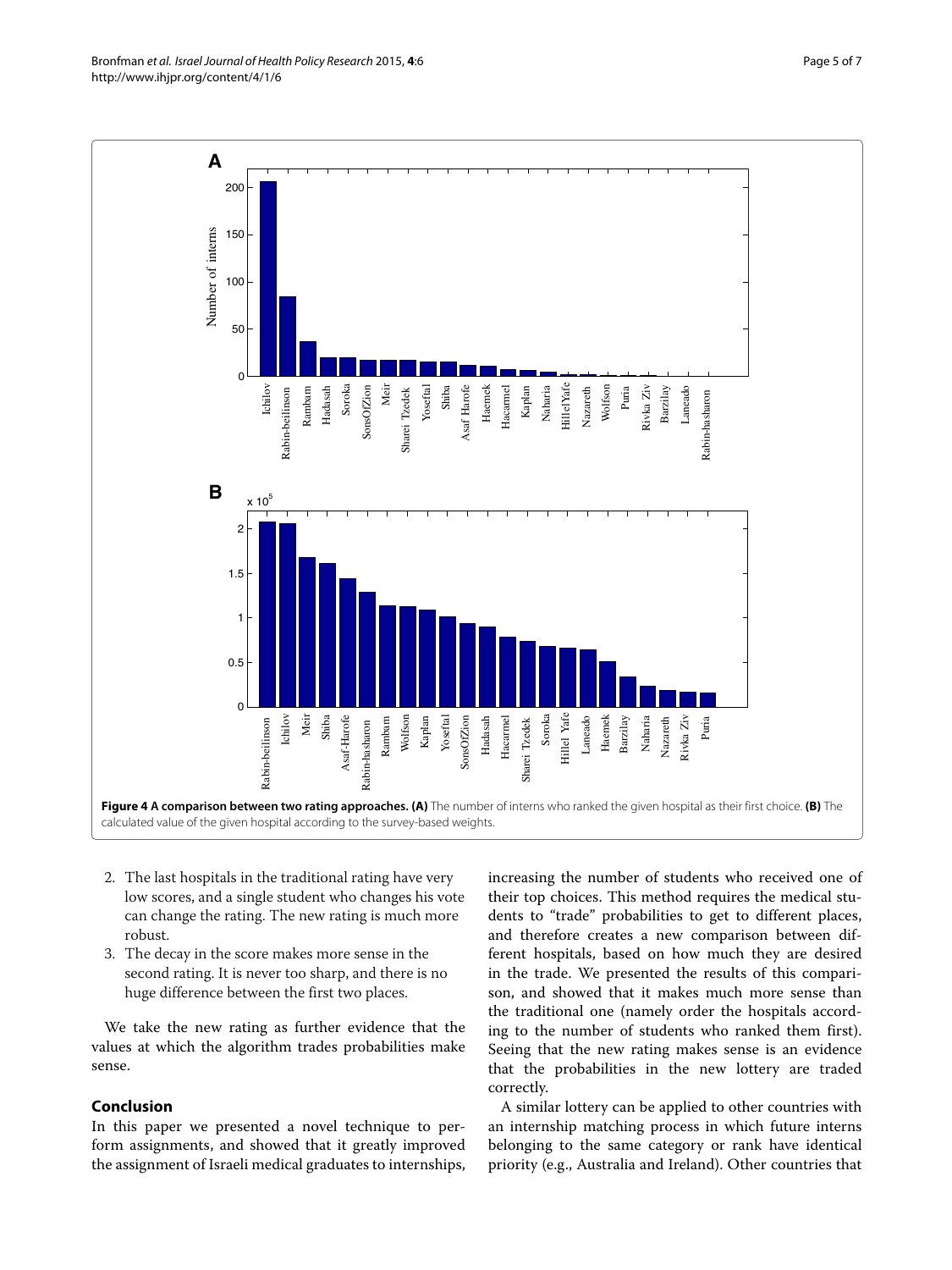strictly rank all the interns (such as France) cannot benefit from the suggested algorithm. Similarly, in countries in which hospitals also have preferences over doctors, a better treatment will be using a suitable two-sided matching algorithm (e.g., the residency matches in UK and USA). Our approach may be extended to other realms, such as allocating seats in university courses. However, each application could require some modifications to the algorithm, depending on the specifics of the domain.

### **Endnotes**

aOften referred to also as "Random Priority". See, for example, [\[6\]](#page-6-5).

<sup>b</sup>Meaning that no trade can happen right after the allocation. Indeed if Alice and Bob would like to swap places after RSD is performed, and Alice chose her hospital before Bob, then why didn't she choose Bob's hospital? A mathematically equivalent way of saying this is that no student can get a better hospital without harming a different student. Note that it is possible that preferences change between the time of the lottery, and the actual start of residency, and then trade may be beneficial for both sides − however, right after the lottery is over students should not want to trade.

cSimilar approaches to object assignment have been already suggested. See, for example, [\[7\]](#page-6-6) and [\[8\]](#page-6-7).

dThe rating we get using this method is very similar to the rating one gets using the more familiar Borda Count method.

<sup>e</sup> In previous years they appeared together in the internship forms under "Rabin" and a second lottery was performed between the students to see which student goes to which campus.

## <span id="page-5-0"></span>**Appendix**

#### **Linear programming technical explanation**

To represent the *individual rationality constraint*, Let *m* be the number of hospitals, we define Student *i*'s happiness prior to the trading stage as

<span id="page-5-1"></span>
$$
h_i = p_{i,1}m^2 + p_{i,2}(m-1)^2 + p_{i,3}(m-2)^2 + \ldots + p_{i,m}1^2
$$
\n(2)

i.e., a function that represents students' strong preference to get to their top ranked hospitals. If the probabilities we get after the trading stage are  $\hat{p}_{i,k}$  (as defined in Eq. [1\)](#page-2-0), then we define the happiness following the optimization as

$$
hath_i = hatp_{i,1}m^2 + hatp_{i,2}(m-1)^2
$$
  
+ 
$$
hatp_{i,3}(m-2)^2 + ... + hatp_{i,m}1^2.
$$
 (3)

Now our constraints are  $\hat{h}_i \geq h_i$  for every student *i*.

Regarding the target function, as described in the [Methods](#page-1-2) section, we want to maximize the total satisfaction of the students after trading. Letting *n* denote the number of students (in 2014,  $n = 496$ ), our optimization goal is going to be

$$
\max \sum_{i=1}^{n} \hat{h}_i = \hat{h}_1 + \hat{h}_2 + \dots + \hat{h}_n,
$$
\n(4)

that is, maximizing the sum of happiness for all interns. This target function, as well as the definition of happiness in Eq. [2,](#page-5-1) was chosen following a survey filled by approximately 70 interns and 6th year medical students. We note that using similar target functions and making small changes in the weights used to define happiness did not have a profound effect on the statistics of the assignment.

## **Applying the algorithm in the Israeli internship market**

One of the challenges we faced was how to introduce the algorithm to the Israeli market. While there is a standard procedure for medical clinical trials, here there are no patients involved, so it is less clear what experiments should be made. To use the new algorithm, we needed the agreement of two entities: the Ministry of Health and the student body.

Convincing the Ministry of Health to participate was relatively easy, since the Ministry of Health is happy to try out new things. If an idea is not working well, one class would suffer, but if an idea improves the system the gain can affect future classes of students as well. While the Ministry of Health is formally assigning students to internships, for over a decade it has delegated the decision of which student goes where to the students themselves.

Convincing the medical graduates to use the new mechanism was more complicated. Each medical graduate has a "single experiment" (his own outcome), and sees no personal gain in improving the system for future generations. Moreover, the happiness function assumes a certain distance between the first place to the second, the second to the third and so on. If a student strongly disagrees with the happiness function (e.g., the student is absolutely indifferent between his top eight places but hates all the rest) the new mechanism may not serve him well. The student internship committee decided that there will be a poll on whether the mechanism should be changed, and the new mechanism needs to get an absolute majority (a majority of the students should vote for the change and not just a majority of the voters). The poll was conducted, and 80% of the voters (55% of the students) preferred the LP based mechanism. Talking to students and explaining them the mechanism, we were impressed to see how well they understood the mathematical notions behind it, and their openness to new ideas.

#### **Competing interests**

The authors declare that they have no competing interests.